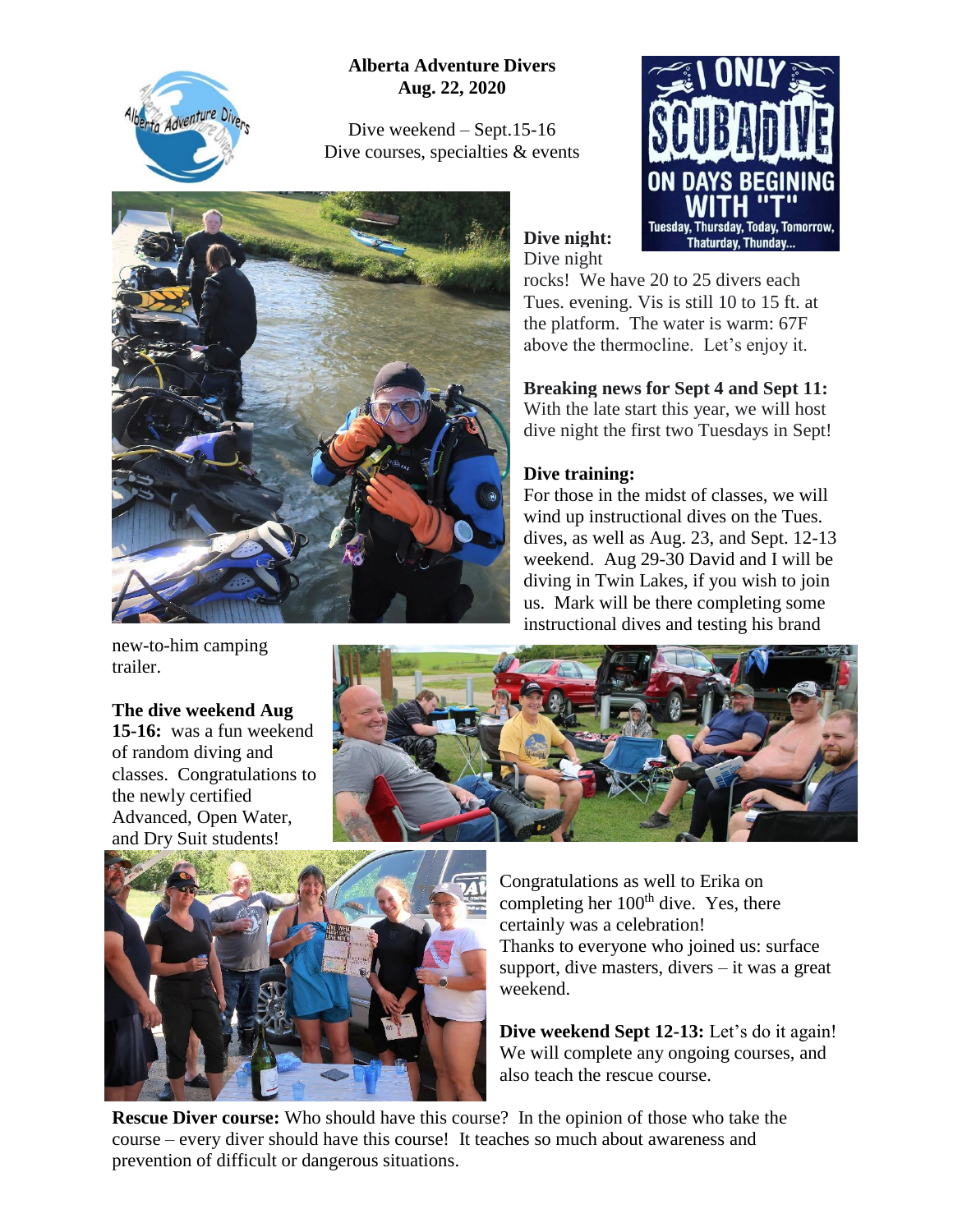**Rescue Diver:** This is one of the 'pinnacle' courses that divers always remember. Rescue students gain skills to save themselves and other divers from a potentially dangerous situation. This course is for all divers: avid divers as well as occasional divers. This includes the diver who travels on dive vacations and may experience a diver who's received improper training or a diver who has not kept up their diving skills, equipment or knowledge.





The Rescue program encompasses techniques such as prevention, readiness to respond, first aid, CPR & AED review, underwater searches, and use of specialized equipment. This weekend of open water training scenarios has divers experience simulated "real life" situations that they could encounter in a real diving situation such as out of air divers, missing divers, a panic diver, diver with a pressure related injury, diver requiring immediate first aid, unconscious diver and more.

- Prerequisites: Divers need to be certified beyond Open Water, and have current First Aid/CPR. Divers do not require Advanced, but do require three adventure dives, including Navigation. The Rescue eLearning is a pre-requisite to be completed prior to the course weekend.
- Course Cost is \$440 (plus eLearning), if you have your own equipment. We now include the Oxygen Provider certification card in the course! Oxygen Provider skills are integrated into the rescue course, as we teach it. If you require rental equipment, make arrangements with the dive store. If you're interested in this course contact the dive store to sign up. Start the e-learning today, to begin your journey to safer diving.



Many call this their most memorable PADI course, and it is just as relevant and important to those who dive occasionally. A focus is on preventing problems by improving your situational awareness.



**Pumpkin Dive planning**: We are considering options for our pumpkin dive on Sept. 26. It is early yet, and we are reluctant to cancel it. We will have changes – sadly, no bbq meal and no cuddling in the cook shack over the warm fire. Happily – it may be one of the only Alberta Underwater Council events to run this year! We see a mystery dive, followed quickly by the pumpkin carving dive; then divers dry off, warm up, and compare results. If you are interested, please send a message to the dive store and we'll contact you when we have a firm plan.